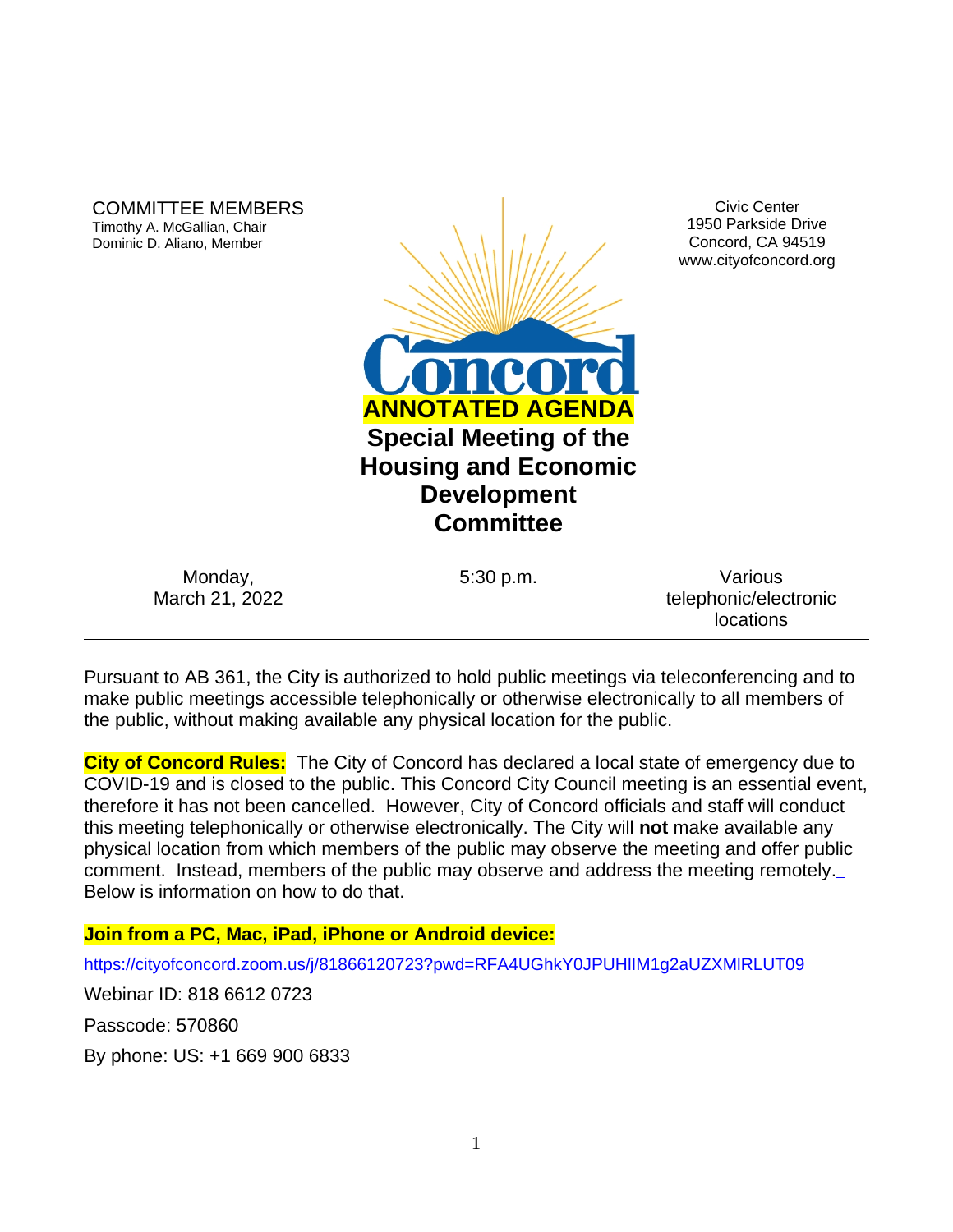### **Under California law, public comments at special meetings are limited to subjects on the agenda only. Therefore, public comment will only be taken prior to consideration of Agenda Item No. 2.a.**

### **How to Submit Public Comments:**

Written: All comments received **before 3:00 pm the day of the meeting** will be posted on the City's website as "Correspondence" under the relevant agenda item and provided to the Committee members prior to the meeting. Please email your comments to [cityclerk@cityofconcord.org.](mailto:cityclerk@cityofconcord.org)

# To Participate in Public Comment During the Meeting:

Live Remote Public Comments: Members of the public may submit a live remote public comment via Zoom video conferencing. Download the Zoom mobile app from the Apple Appstore or Google Play. If you are using a desktop computer, you can test your connection to Zoom by clicking [here.](https://www.zoom.us/join) Zoom also allows you to join the meeting by phone.

- $\bullet$  Join the meeting at any point, but be sure you are in the meeting prior to the City Council consideration of the item on which you would like to provide comments.
- **EXECUTE:** From a PC, Mac, iPad, iPhone or Android:

<https://cityofconcord.zoom.us/j/81866120723?pwd=RFA4UGhkY0JPUHlIM1g2aUZXMlRLUT09>

- o Webinar ID: 818 6612 0723
- o Passcode: 570860
- $\circ$  By phone: US: +1 669 900 6833
- $\bullet$  Speakers will be asked to provide their name and city of residence, although providing this is not required for participation.
- Each speaker will be afforded up to 3 minutes to speak.
- Speakers will be muted until their opportunity to provide public comment.
- When the Chair opens a public comment period on the item on which you would like to comment, please use the "raise hand" feature (or press \*9 if connecting via telephone) which will alert staff that you have a comment to provide.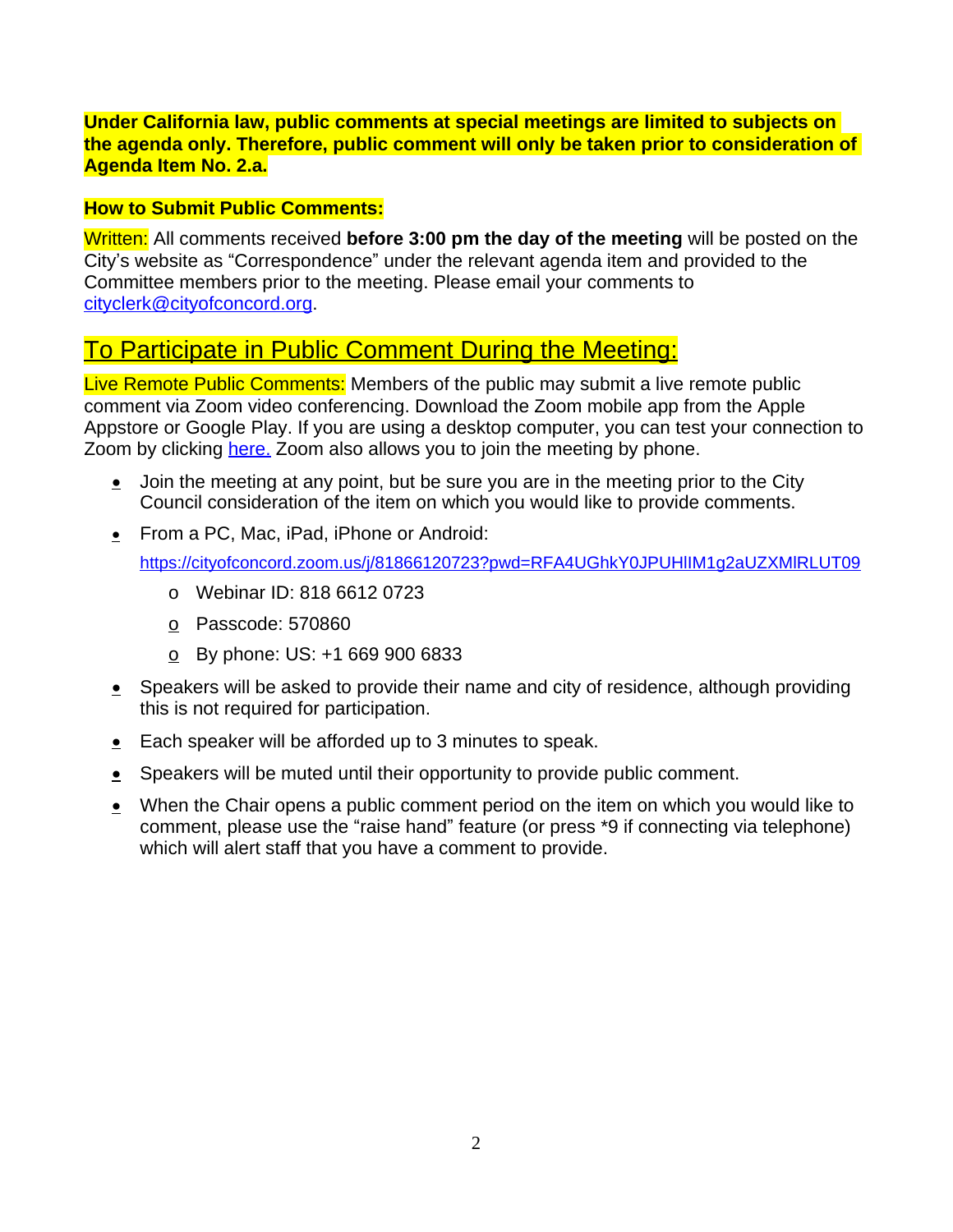# **Meeting of the Housing and Economic Development Committee**

## **1. ROLL CALL – all present.**

### **2. REPORTS**

The public is entitled to address the Committee on items appearing on the agenda before or during the Committee's consideration of that item. Each speaker will be limited to approximately three minutes. Please see "How to Submit Public Comments" above.

a. **Considering** – and providing input on an overview of the preliminary analysis for the Housing Element Update regarding constraints to housing production and the inventory of sites available to satisfy the City's Regional Housing Needs Allocation. **Report by Aaron Sage, Principal Planner and Dudek, consultants to City**.

ACTION: The Committee received a report from Aaron Sage, Principal Planner, and Dudek, consultants to City. Following the report, the Committee received public testimony from 5 public speakers. Several speakers stated that affordable housing should be distributed throughout the City and not just in the western portion, and that potential rezoning should be considered, not just current zoning. One speaker requested several changes to the format of future town hall meetings to better facilitate public participation. After public comment, Committee members expressed similar concerns regarding housing locations, and requested that staff provide the presentation slides further in advance of the next meeting to allow more time for review.

# **3. ADJOURNMENT** – 6:40 p.m.

Next Meeting: Special Meeting Date: 4/11/2022 5:30 p.m.

### **NOTICE TO THE PUBLIC**

*There is a 90-day limit for the filing of a challenge in the Superior Court to certain City administrative decisions and orders which require a hearing by law, the receipt of evidence, and the exercise of discretion. The 90-day limit begins on the date the decision is final (Code of Civil Procedure §1094.6). Further, if you challenge an action taken by the City Council in court, you may be limited by California law to raising only those issues you or someone else raised in the hearing or in a written correspondence delivered to the City Council prior to or at the hearing.*